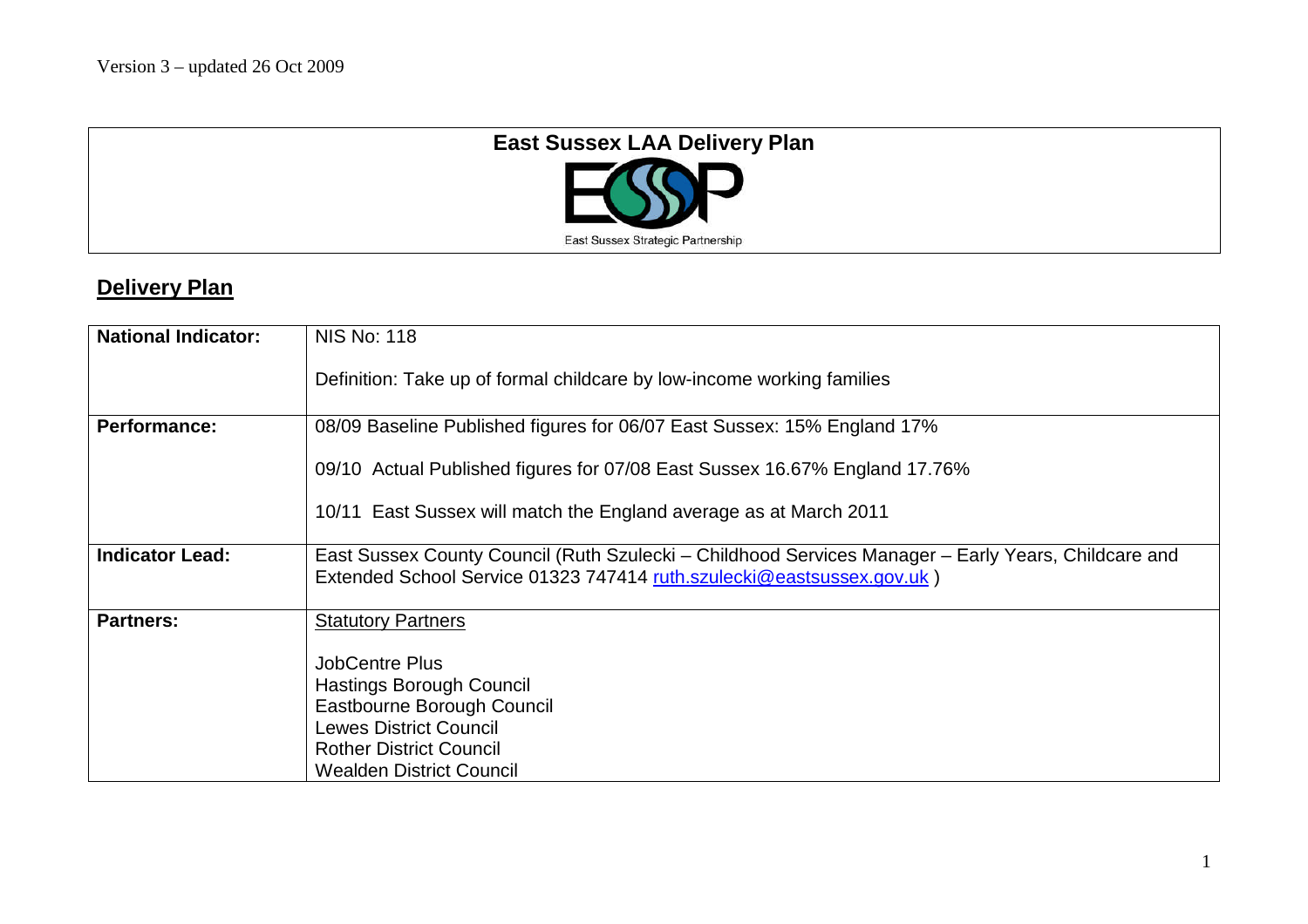| <b>Steering Group/</b>       | Project Officer - James Roberts - Business Development Manager EYCESS                                                            |  |  |  |  |  |
|------------------------------|----------------------------------------------------------------------------------------------------------------------------------|--|--|--|--|--|
| Partnership:                 | Job Centre Plus - Graham Coffey - Partnership Manager                                                                            |  |  |  |  |  |
|                              | Family Information Service - Helen Harrison EYCESS                                                                               |  |  |  |  |  |
|                              | Childrens Centres - Debbie Adams, EYCESS                                                                                         |  |  |  |  |  |
|                              | Robert Jordan - Performance and Monitoring Officer, EYCESS                                                                       |  |  |  |  |  |
|                              | Family Outreach Service - Sue Talbot, EYCESS Lead Health Advisor                                                                 |  |  |  |  |  |
|                              | Lewes District Council - Sue Taylor                                                                                              |  |  |  |  |  |
|                              | Rother District Council - Anne Fennesey, Head of Housing.                                                                        |  |  |  |  |  |
|                              | Hastings Borough Council - Joy Collins, Neighbourhood Manager                                                                    |  |  |  |  |  |
|                              | Eastbourne Borough Council – representative of Director of Housing, Health & Community Services.                                 |  |  |  |  |  |
|                              |                                                                                                                                  |  |  |  |  |  |
|                              | Note some partners from District and Boroughs will be contributing through `virtual' meetings due to existing<br>time pressures. |  |  |  |  |  |
| <b>Specific Sub Targets:</b> |                                                                                                                                  |  |  |  |  |  |
|                              | The possibility of setting local targets alongside an East Sussex-wide targets has not been agreed with<br>GO-SE                 |  |  |  |  |  |
|                              |                                                                                                                                  |  |  |  |  |  |
| <b>Links with Other</b>      |                                                                                                                                  |  |  |  |  |  |
| Plans:                       | 1. Children and Young People's Plan (Section 5 under Economic Wellbeing)                                                         |  |  |  |  |  |
|                              | 2. Council Plan (ref: 5.9c) http://www.eastsussex.gov.uk/yourcouncil/about/keydocuments/councilplan/                             |  |  |  |  |  |
|                              | 3. Portfolio Plan (under Policy Steer CS 9)                                                                                      |  |  |  |  |  |
|                              | Early Years, Childcare and Extended Schools Service PIP<br>4.                                                                    |  |  |  |  |  |
|                              | Pathways Programme for Incapacity Benefit and Working Neighbourhoods in Hastings (Job Centre Plus)<br>5.                         |  |  |  |  |  |
|                              | Options and Choices Service for Lone Parents (Job Centre Plus)                                                                   |  |  |  |  |  |
|                              | Tunbridge Wells & Rother Enhanced Housing Options Trailblazer Partnership                                                        |  |  |  |  |  |
|                              | 8. Rother District Council Homelessness Strategy 2008-2013                                                                       |  |  |  |  |  |
|                              | http://www.rother.gov.uk/media/pdf/4/5/Homeless_Strategy_2008-5.pdf                                                              |  |  |  |  |  |
|                              |                                                                                                                                  |  |  |  |  |  |
|                              |                                                                                                                                  |  |  |  |  |  |
|                              |                                                                                                                                  |  |  |  |  |  |
|                              |                                                                                                                                  |  |  |  |  |  |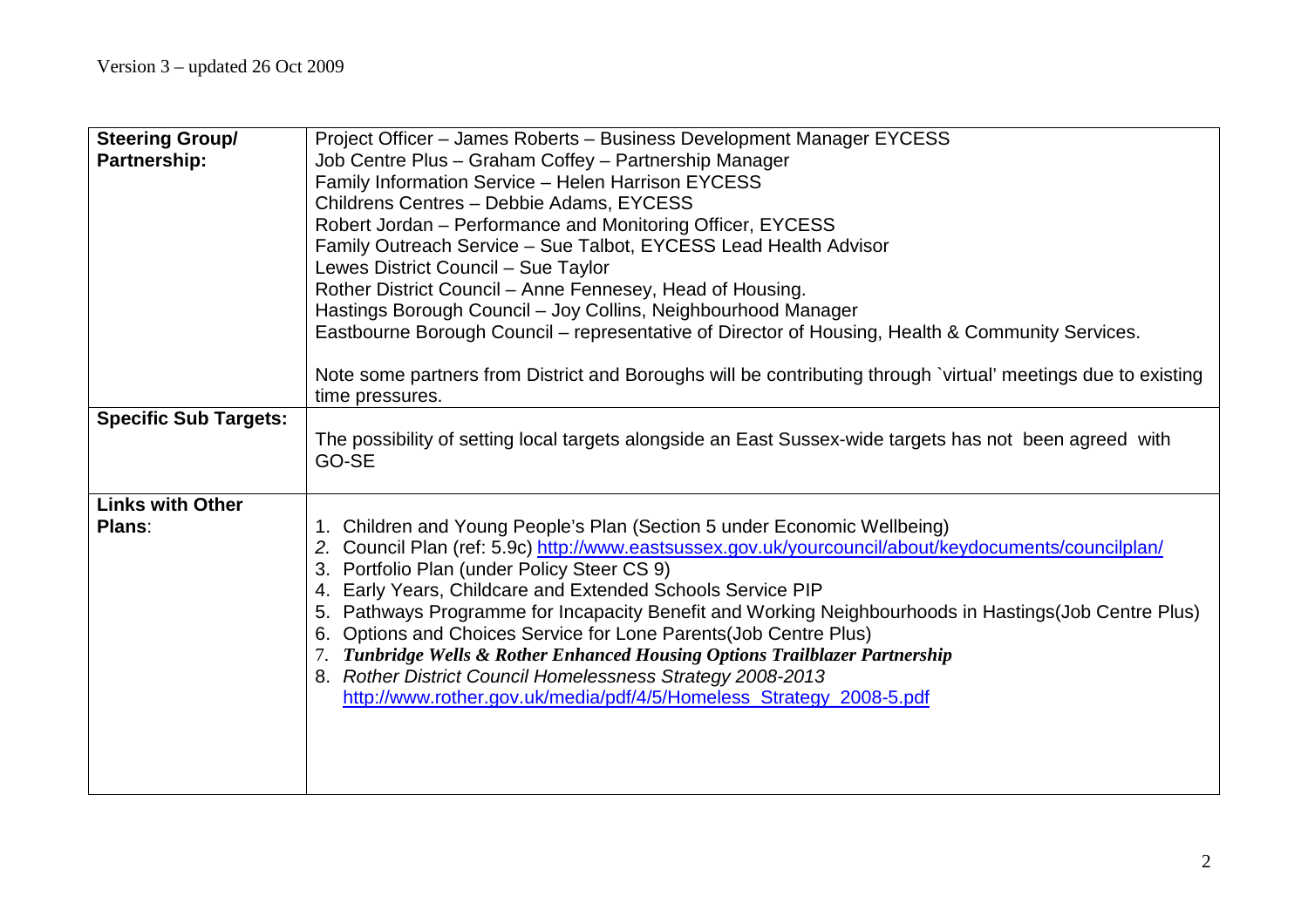| <b>Risks/Barriers:</b> | <b>Risk/Barrier</b>                                                                                                                                                                                                                                                                                                                                                                                                                                                                                                                                                          |  |  |  |  |  |
|------------------------|------------------------------------------------------------------------------------------------------------------------------------------------------------------------------------------------------------------------------------------------------------------------------------------------------------------------------------------------------------------------------------------------------------------------------------------------------------------------------------------------------------------------------------------------------------------------------|--|--|--|--|--|
|                        | <b>Mitigating Action</b>                                                                                                                                                                                                                                                                                                                                                                                                                                                                                                                                                     |  |  |  |  |  |
|                        | 1. Risk: Non-engagement of partners Mitigation: regular meetings will be arranged between all existing and<br>potential partners to try and engage them in the process.                                                                                                                                                                                                                                                                                                                                                                                                      |  |  |  |  |  |
|                        | 2. Risk: Setting incorrect targets – the data is very new and through rounding has already thrown up<br>potential targets which seem too high based on local understanding of the area. Mitigation: Raw data has<br>been provided by DCSF and is being analysed locally to ensure best evidence is used to underpin targets.                                                                                                                                                                                                                                                 |  |  |  |  |  |
|                        | 3. Risk: Changing economic climate could cause an increase in the number of people on low incomes in the<br>target areas, thus increasing the number of people eligible for tax credits and making it harder to reach<br>percentage targets. The number of people working on casual contracts and unsociable hours may also<br>increase, making childcare provision more difficult to predict and provide. Mitigation: GO-SE will be asked<br>to ensure government departments take into account the potential effects of the economic downturn when<br>negotiating targets. |  |  |  |  |  |
| <b>Resources:</b>      | Staff time and resources allocated within the EYCESS Business Plan. Project Officer responsibility<br>allocated and a small `communication budget' of £6,000 identified.                                                                                                                                                                                                                                                                                                                                                                                                     |  |  |  |  |  |
|                        | Further sources of funding and resources through partners yet to be identified.                                                                                                                                                                                                                                                                                                                                                                                                                                                                                              |  |  |  |  |  |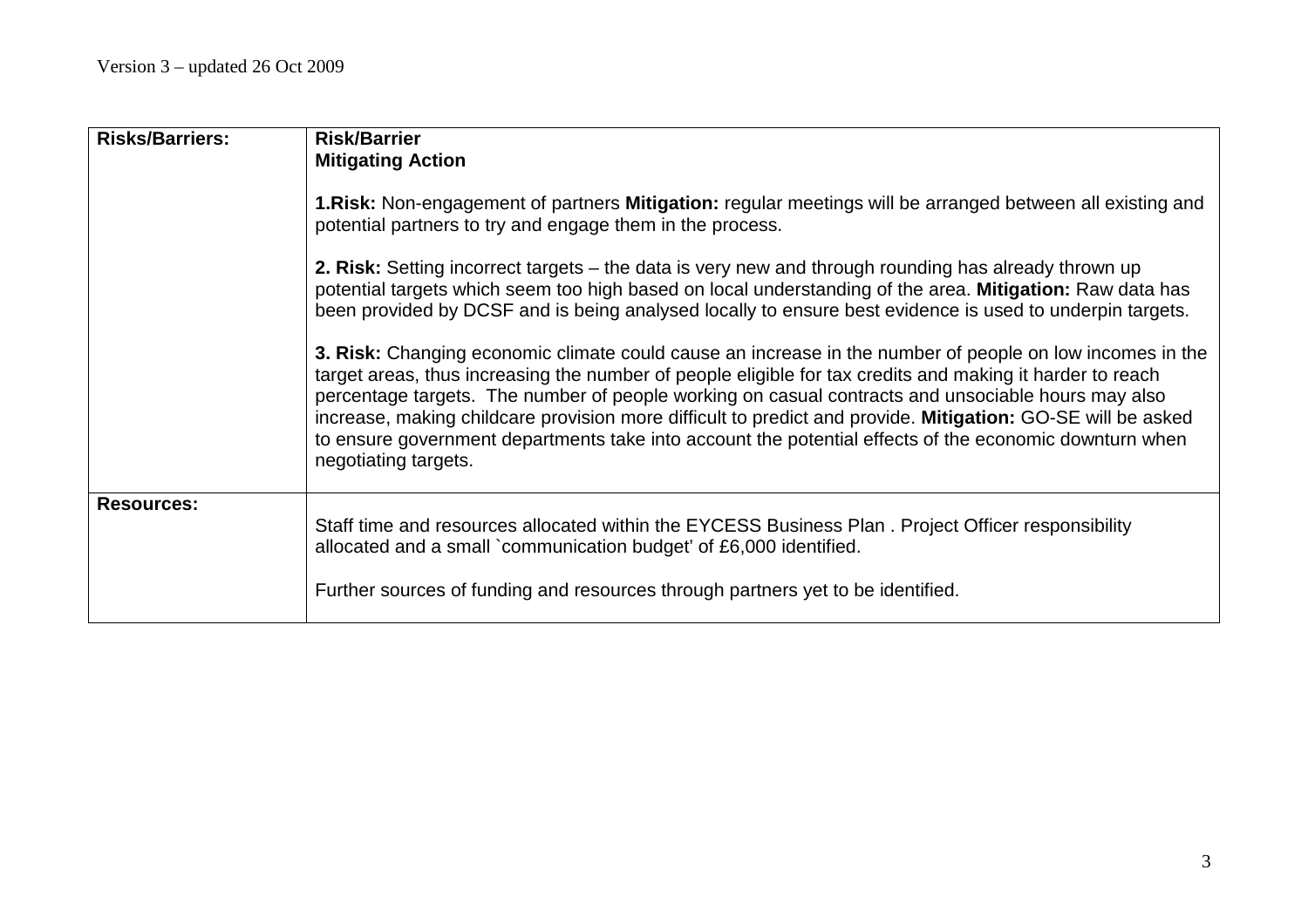*Indicator Leads should list of ALL activities undertaken by partners which will contribute to the successful achievement of the National indicator. Not all activities will relate specifically to the targets(s) used; where they do they should be identified. All partners will need to provide evidence which shows their activity is being achieved.*

| <b>Activity</b>                                                                                                                                              | <b>Timescale</b>               | Interim Measure +<br>frequency of measurement            | <b>Partner</b>       | <b>Named link</b>                       |
|--------------------------------------------------------------------------------------------------------------------------------------------------------------|--------------------------------|----------------------------------------------------------|----------------------|-----------------------------------------|
| Description of activity                                                                                                                                      | When will it start /<br>finish | How we know activity has been<br>achieved                | Name of organisation | Contact name & phone<br>number          |
| Investigate involvement of other<br>potential partners including<br>Eastbourne BC and Eastbourne LSP                                                         | Aug-Sept 2008                  | List of statutory and non-<br>statutory partners updated | <b>ESCC</b>          | <b>Ruth Szulecki</b>                    |
| Arrange meetings between partners<br>and GO-SE                                                                                                               | Sept-Dec 2008                  | Meeting notes                                            | <b>ESCC</b>          | <b>Ruth Szulecki</b>                    |
| Analyse raw data from DCSF in<br>order to set appropriate targets                                                                                            | Sept-Dec 2008                  | Targets agreed at refresh                                | <b>ESCC</b>          | <b>Ruth Szulecki/Diana</b><br>Francombe |
| Investigate potential of running a<br>similar project to the Tower Hamlet<br>Parent Champion Pilot - including<br>exploring potential sources of<br>funding. | Sept-Dec 2008                  | Project feasibility report                               | <b>ESCC</b>          | <b>Ruth Szulecki</b>                    |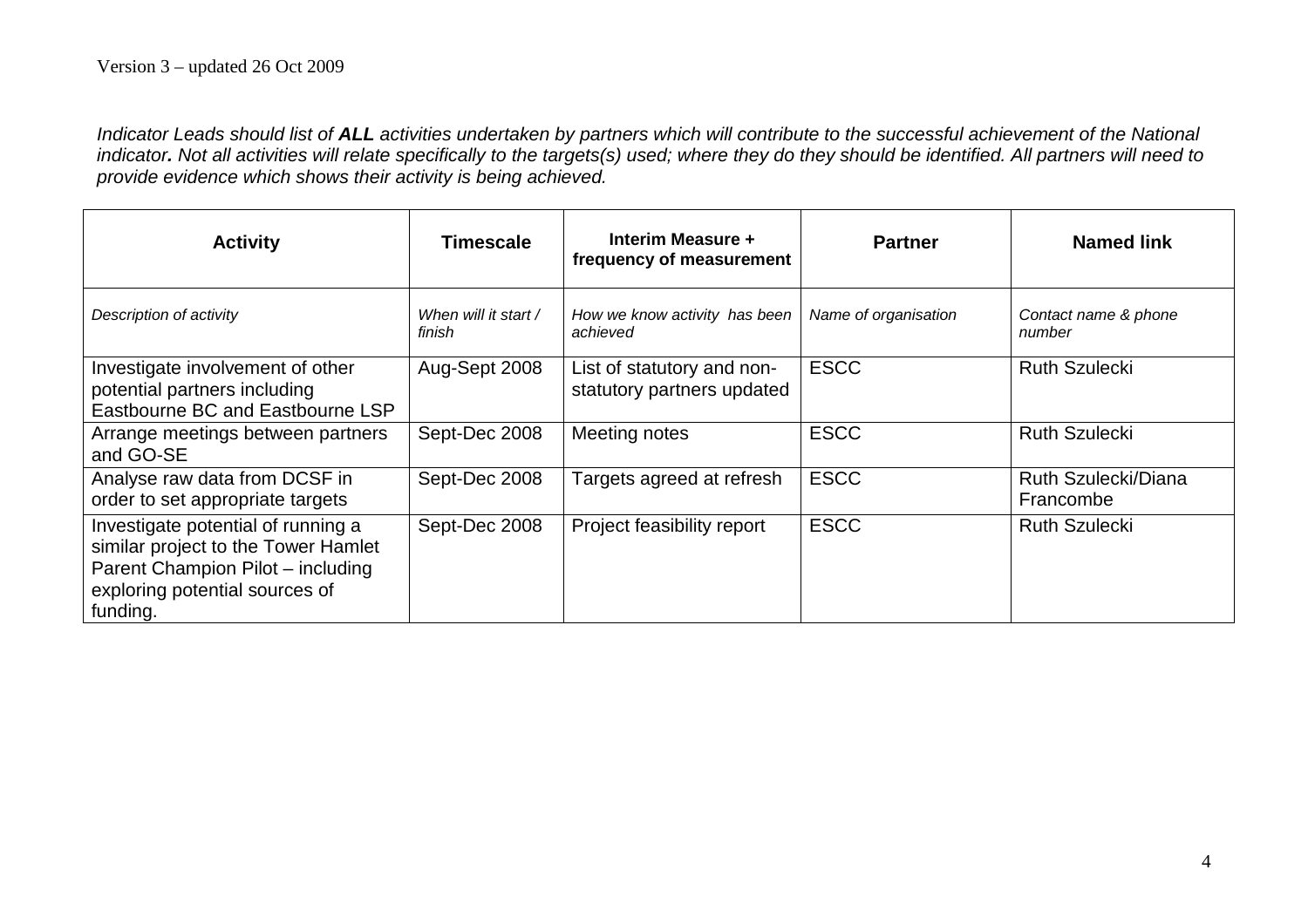## Version 3 – updated 26 Oct 2009

*Indicator Leads should list of ALL activities undertaken by partners which will contribute to the successful achievement of the National indicator. Not all activities will relate specifically to the targets(s) used; where they do they should be identified. All partners will need to provide evidence which shows their activity is being achieved.*

| <b>Activity</b>                                                                                                                                                                                                                                                                                                                       | <b>Timescale</b>                                                        | Interim Measure +<br>frequency of<br>measurement           | <b>Partner</b>          | <b>Named link</b>                              |
|---------------------------------------------------------------------------------------------------------------------------------------------------------------------------------------------------------------------------------------------------------------------------------------------------------------------------------------|-------------------------------------------------------------------------|------------------------------------------------------------|-------------------------|------------------------------------------------|
| Description of activity                                                                                                                                                                                                                                                                                                               | When will it start / finish                                             | How we know activity has<br>been achieved                  | Name of<br>organisation | Contact name & phone<br>number                 |
| Membership of project group continues<br>to be reviewed                                                                                                                                                                                                                                                                               | Aug 2008- Sept 2009                                                     | List of statutory and<br>non-statutory partners<br>updated | <b>ESCC</b>             | <b>Ruth Szulecki</b>                           |
| Project group agreed to form basis of<br>on-going steering group to have<br>oversight of progress of this Action<br>Plan.                                                                                                                                                                                                             | February 2009                                                           |                                                            |                         |                                                |
| Form of words for Target agreed with<br>GOSE.                                                                                                                                                                                                                                                                                         | Presented to Project<br>group 13 Feb 09                                 | Targets agreed at<br>refresh                               | <b>ESCC</b>             | Ruth Szulecki/Diana<br>Francombe/ Yola Wilkins |
| Briefing in March meeting of all 5<br>CSPGs by GOSE rep and members of<br>project steering group.<br>CSPGs to be asked what actions<br>can contribute to Child Poverty<br>agenda.<br>CSPGs to be asked what<br>information is needed to target<br>parents in District & Borough<br>communities.<br>Presented for agreement to project | Wealden: Eastbourne:<br>Rother: Lewes and<br>Hastings: during May<br>09 | <b>CSPG Meeting notes</b>                                  | <b>GOSE</b>             | <b>Yola Wilkins</b>                            |
| group on 13 Feb 09.                                                                                                                                                                                                                                                                                                                   |                                                                         |                                                            |                         |                                                |
| Investigate potential of adapting KITES<br>and JobCentre Plus existing literature                                                                                                                                                                                                                                                     | March- 2009                                                             | Project feasibility<br>report                              | <b>ESCC</b>             | <b>Ruth Szulecki</b>                           |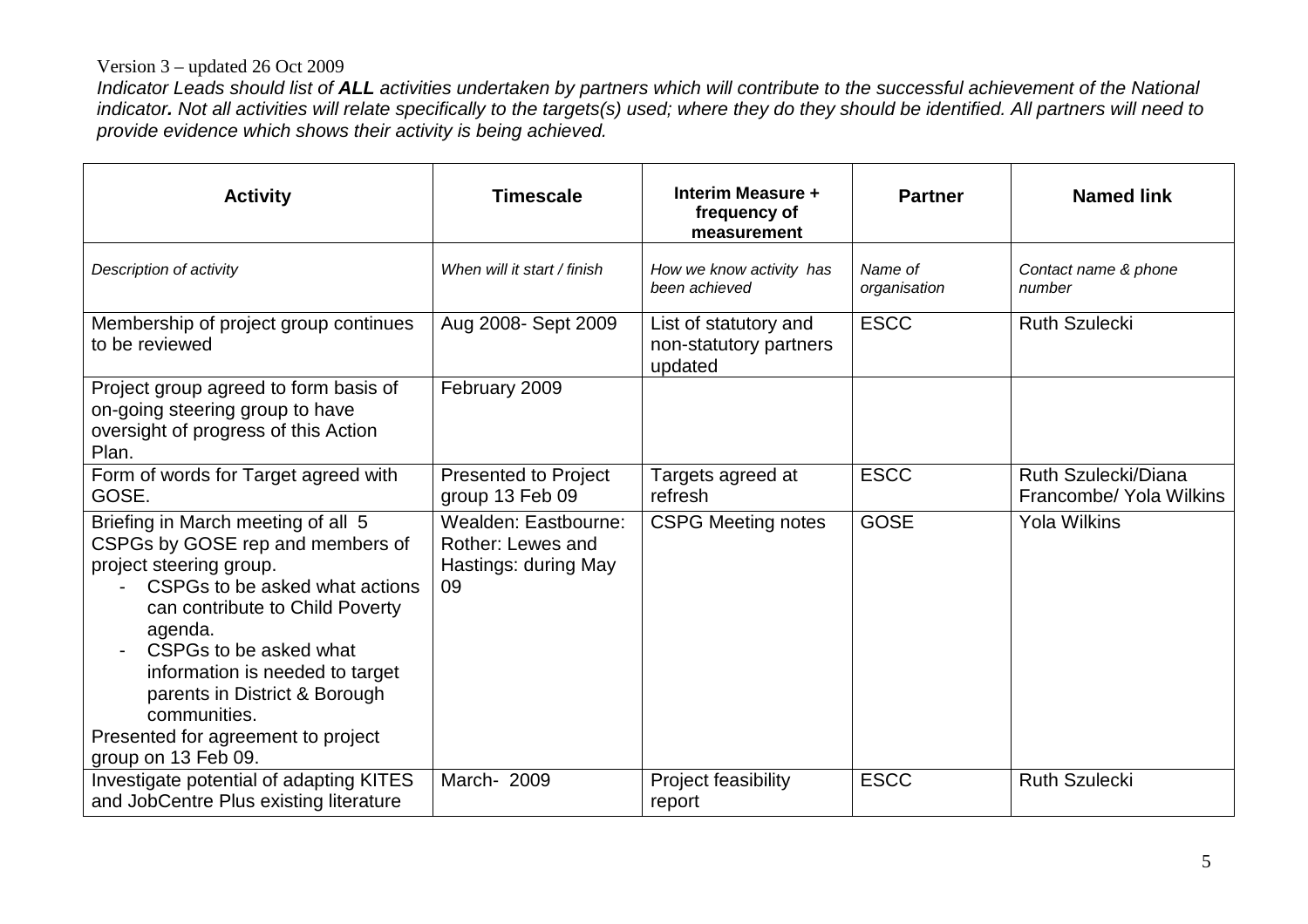Version 3 – updated 26 Oct 2009

| $\alpha \beta$ and $\alpha = 0$ over                                                                                                                                                                                                                                                                                                                         |                     |                               |             |                      |
|--------------------------------------------------------------------------------------------------------------------------------------------------------------------------------------------------------------------------------------------------------------------------------------------------------------------------------------------------------------|---------------------|-------------------------------|-------------|----------------------|
| on tax credits and targeting distribution<br>through outreach staff.                                                                                                                                                                                                                                                                                         |                     |                               |             |                      |
| Family Outreach Service, KITES                                                                                                                                                                                                                                                                                                                               |                     |                               |             |                      |
| outreach, JCP advisers.                                                                                                                                                                                                                                                                                                                                      |                     |                               |             |                      |
| Identify where eligible families are(at                                                                                                                                                                                                                                                                                                                      | Feb 09              |                               |             |                      |
| SOA level). Maps provided to Project                                                                                                                                                                                                                                                                                                                         |                     |                               |             |                      |
| group                                                                                                                                                                                                                                                                                                                                                        |                     |                               |             |                      |
| Repeat analysis with next published<br>data set.                                                                                                                                                                                                                                                                                                             | May 09              |                               |             |                      |
| Project to assess awareness of<br>childcare providers and schools on<br>providing information to parents.<br>Survey<br>Intervention of Childcare Provider<br>briefings/training<br>Survey again<br><b>Target Childcare Provider Parent</b><br>evenings/ School Parents evenings;<br>(DCSF will provided ready reckoner for<br>childcare Tax Credit benefits) | April 09- July 2009 | Project feasibility<br>report | <b>ESCC</b> | <b>Ruth Szulecki</b> |
| Survey of understanding through ESCC<br>intranet ?? D & B's                                                                                                                                                                                                                                                                                                  | March 09            |                               |             |                      |
| Distribute information literature through<br>the payslips of local authorities. County<br>council, District and Borough Councils;<br>PCT and emergency services. Widest<br>distribution to largest employers in<br>County.                                                                                                                                   | April 09            | <b>Project Report</b>         | <b>ESCC</b> | <b>Ruth Szulecki</b> |
| Wider distribution of the leaflet to be<br>explored – especially through other<br>partners e.g. AiRS.                                                                                                                                                                                                                                                        | April 09            |                               |             |                      |
| Assessment of impact through Intranet<br>survey of employees.                                                                                                                                                                                                                                                                                                | May 09              |                               |             |                      |